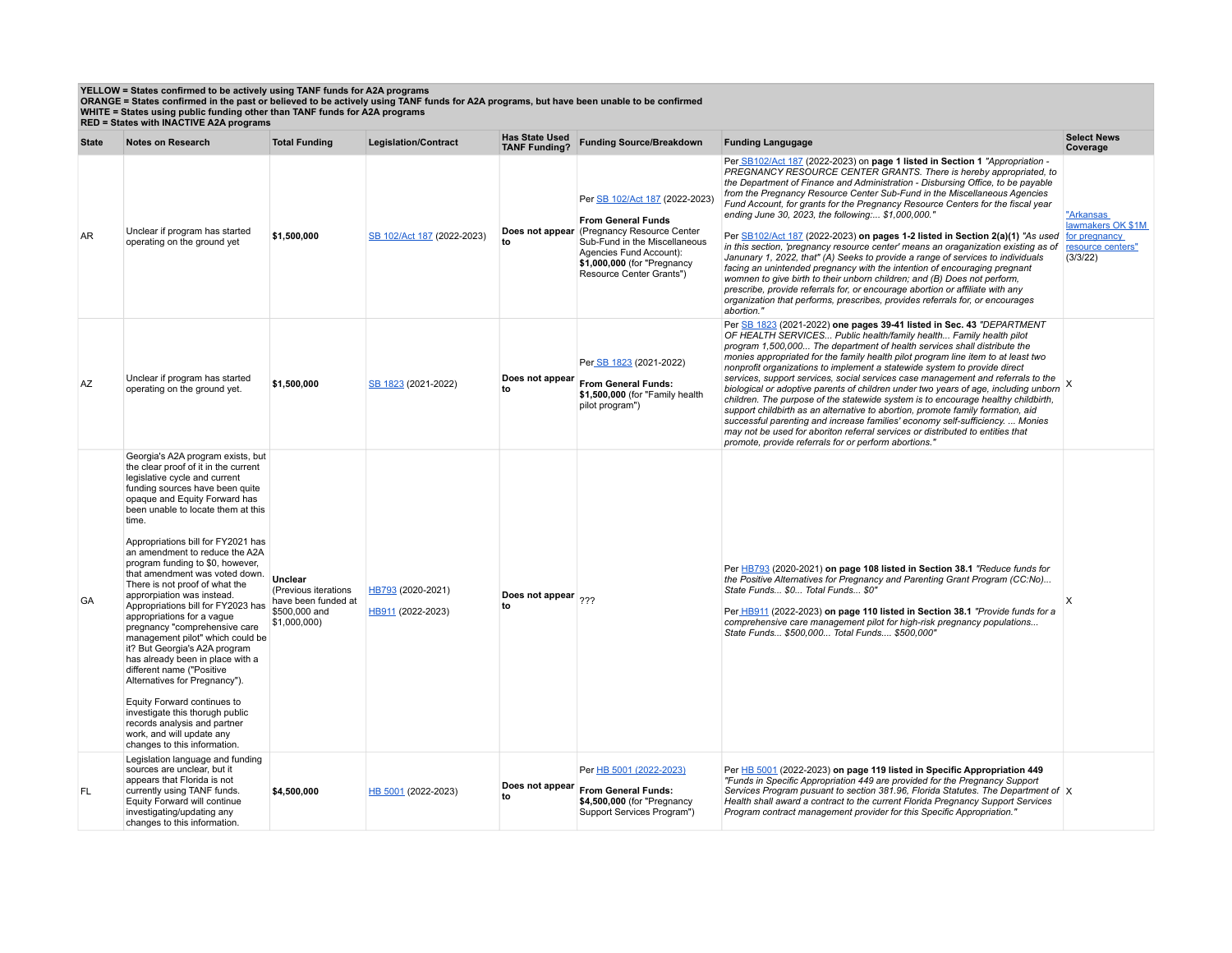| IA  | Program could become active if<br>passes this year.<br>Program failed to pass when<br>introduced during the 2021-2022<br>legislative session. It was recently \$1,000,000<br>introduced and passed the lowa<br>Senate on 4/5/22, and is currently<br>sitting in Subcommittee in the<br>Iowa House (as of 4/20/22)                                                  | Proposed:   | SF 2381 (2022-2023)                                                                              | Does not appear<br>$\mathsf{to}$ | <b>From General Funds:</b><br>\$1,000,000                                                                                                                                                                                                                                                        | Per SF 2381 (2022-2023) on page 1 listed in Section 1 (1)(a) "The department<br>of human services shall create the more options for maternal support program, a<br>statewide program to promote helathy pregnancies and childbirth through<br>nonprofit organizations the provide pregnancy support services."<br>Per SF 2381 (2022-2023) on page 2 listed in Section 1 (3)(c) "Have a<br>commitment to promoting healthy pregnancies and childbirth instead of abortion<br>as a fundamental part of the program administrator's mission."<br>Per SF 2381 (2022-2023) on page 4 listed in Section 2 "There is appropriated<br>from the general fund of the state to the department of human services for the<br>fiscal year beginning July 1, 2022, and ending June 30, 2023, the following<br>amount, or so much thereof as is necessary, to be used for the purposes<br>designated: For program administration and provision of pregnancy support<br>services through the more options for maternal support program created in<br>section 217.41C, as enacted in this Act:  \$1,000,000" | "Senate passes bill<br>to fund alternatives<br>to abortion" (4/5/22)             |
|-----|--------------------------------------------------------------------------------------------------------------------------------------------------------------------------------------------------------------------------------------------------------------------------------------------------------------------------------------------------------------------|-------------|--------------------------------------------------------------------------------------------------|----------------------------------|--------------------------------------------------------------------------------------------------------------------------------------------------------------------------------------------------------------------------------------------------------------------------------------------------|--------------------------------------------------------------------------------------------------------------------------------------------------------------------------------------------------------------------------------------------------------------------------------------------------------------------------------------------------------------------------------------------------------------------------------------------------------------------------------------------------------------------------------------------------------------------------------------------------------------------------------------------------------------------------------------------------------------------------------------------------------------------------------------------------------------------------------------------------------------------------------------------------------------------------------------------------------------------------------------------------------------------------------------------------------------------------------------------|----------------------------------------------------------------------------------|
| IN. | Information here is for 2021-2022.<br>Equity Forward will update as<br>information for 2022-2023<br>becomes accessible.<br>Additionally, information here is<br>found through the state's contract<br>with the A2A program<br>administrator, rather than<br>appropriations legislation, as<br>Equity Forward has been unable<br>to find program funding in budget. | \$2,495,000 | <b>IN Professional Services</b><br><b>Contract</b><br>#00000000000000000000596<br>43 (2021-2022) | <b>YES</b>                       | <b>Per IN Professional Services</b><br><b>Contract</b><br>#0000000000000000000059643<br>$(2021 - 2022)$<br>From TANF: \$2,250,000<br><b>From State General Funds:</b><br>\$245,000                                                                                                               | Per IN Professional Services Contract #0000000000000000000059643 (2021-<br>2022) on page 3 listed in Section 11 "Currently, this Contract is funded with<br>federal TANF funds, In the event that Indiana General Assembly appropriates<br>funds for the services described in the Attachment A, funds provided by TANF for<br>the services will be reduced by the amount appropriated."<br>Per IN Professional Services Contract #0000000000000000000059643 (2021-<br>2022) on page 14 listed in Attachment A "As appropriated, state funds will also<br>be used together with the TANF funding for advertising and other Program costs<br>and services, the amounts to be delineated in the monthly invoices."                                                                                                                                                                                                                                                                                                                                                                           | X                                                                                |
| LA  | Information here is for 2021-2022.<br>Equity Forward will update as<br>information for 2022-2023<br>becomes accessible.<br>Additionally, information here is<br>found through the department<br>appropriations review, rather than<br>appropriations legislation, as<br>Equity Forward has been unable<br>to find program funding in budget.                       | \$1,260,000 | HB 1 (2021-2022)                                                                                 | <b>YES</b>                       | <b>House HB 1 Budget Review</b><br>(2021-2022) - contains DCFS<br>appropriation for "Abortion<br>Alternatives" under TANF<br><b>Senate HB 1 Budget Review</b><br>(2021-2022) - contains DCFS<br>appropriation for "Abortion<br>Alternatives" under TANF<br>Initiatives<br>From TANF: \$1,260,000 | Per House HB 1 Budget Review (2021-2022) on page 27 listed in "TANF"<br>Section under "Family Stability" as "Abortion Alternatives FY 21 Projected<br>\$1,260,000  FY 22 Proposed \$1,260,000"<br>Per Senate HB 1 Budget Review (2021-2022) on page 16 listed in "TANF<br>Initiatives FY22" section under "Federal Initiatives" as "Abortion Alternatives"<br>Budget SFY21 \$1,260,000 Recommended SFY22 \$1,260,000"                                                                                                                                                                                                                                                                                                                                                                                                                                                                                                                                                                                                                                                                      | "Southern state<br>funnel public money<br>to fake abortion<br>clinics" (7/17/19) |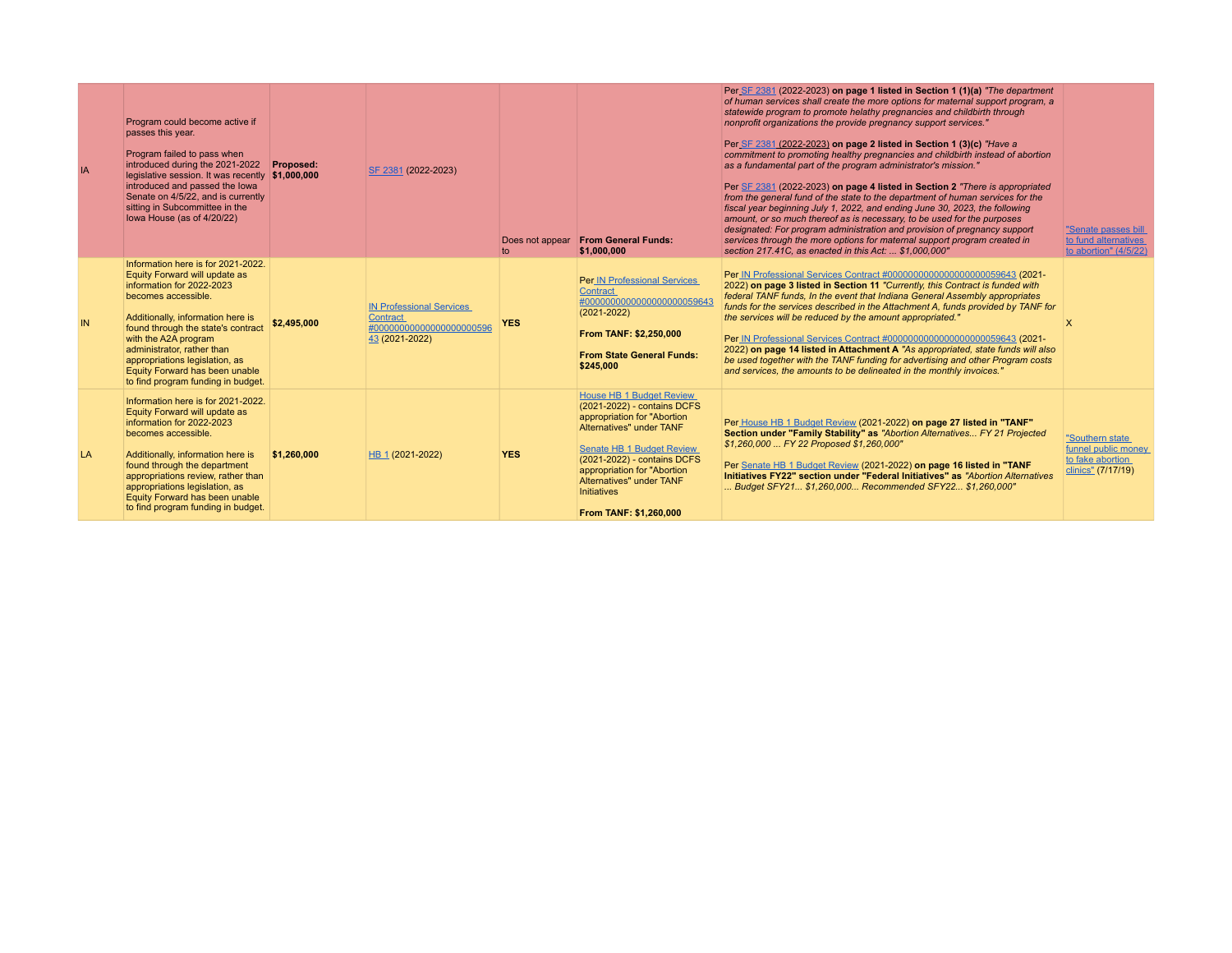|           |                                                                                                                                                                                                                                                                                       |                                                                    |                            |                  | Per SB 82 (2021-2022):<br>(VETOED) From General<br>Funds: \$1,500,000 (for<br>"Pregnancy resource centers")<br>(VETOED) From General<br>Funds: \$3,000,000 (for "Maternal<br>navigator pilot program")<br>(VETOED) From General<br>Funds: \$10,000,000.00 (for<br>"adoption as an alternative to<br>abortion")<br>(VETOED) From General<br><b>Funds: \$50,000.00 (for "to</b><br>provide notice  that the<br>department shall not use state | (VETOED) Per SB 82 (2021-2022) on page 224 listed in Section 1346 "From<br>the funds appropriated in part 1 for pregnancy resource centers, the department<br>shall allocate \$1,500,000.00 as grants to pregnancy resources in the state.  As<br>used in this section, 'pregnancy resource centers' means private nonprofit<br>organizations that promote childbirth and alterantives to abortion"<br>(VETOED) SB 82 (2021-2022) on page 221 listed in Section 1307 "From the<br>funds appropriated in part 1 for prenatal care outreach and service delivery<br>support, \$700,000.00 of TANF revenue shall be allocated for a pregnancy and<br>parenting support services program, which must promote childbirth, alternatives to<br>abortion, and grief counseling."<br>(VETOED) SB 82 (2021-2022) on page 223 listed in Section 1345 "From the<br>funds appropriated in part 1 for the maternal navigator pilot program, the<br>department must establish not less than 2 geographically diverse maternal<br>navigator pilot programs. Eligible maternal navigator pilot program grantees must<br>be a nonprofit counseling or other similar nonprofit service organization that<br>promotes childbirth and alternatives to abortion."<br>(VETOED) SB 82 (2021-2022) on page 191 listed in Section 528 "From the<br>funds appropriated in part 1 for adoption support services, the department shall<br>allocated \$10,000,000.00 to fund marketing programs that promote the adoption<br>of infants and to develop factual information materials on adoption as an<br>alternative to aboriton including the ability of the birth mother to estbalish a pre-<br>birth plan."<br>(VETOED) SB 82 (2021-2022) on page 180 listed in Section 243 "From the |                                                                                                     |
|-----------|---------------------------------------------------------------------------------------------------------------------------------------------------------------------------------------------------------------------------------------------------------------------------------------|--------------------------------------------------------------------|----------------------------|------------------|---------------------------------------------------------------------------------------------------------------------------------------------------------------------------------------------------------------------------------------------------------------------------------------------------------------------------------------------------------------------------------------------------------------------------------------------|-------------------------------------------------------------------------------------------------------------------------------------------------------------------------------------------------------------------------------------------------------------------------------------------------------------------------------------------------------------------------------------------------------------------------------------------------------------------------------------------------------------------------------------------------------------------------------------------------------------------------------------------------------------------------------------------------------------------------------------------------------------------------------------------------------------------------------------------------------------------------------------------------------------------------------------------------------------------------------------------------------------------------------------------------------------------------------------------------------------------------------------------------------------------------------------------------------------------------------------------------------------------------------------------------------------------------------------------------------------------------------------------------------------------------------------------------------------------------------------------------------------------------------------------------------------------------------------------------------------------------------------------------------------------------------------------------------------------------------------------------------------|-----------------------------------------------------------------------------------------------------|
|           |                                                                                                                                                                                                                                                                                       |                                                                    |                            |                  | restricted funds or state general<br>fundsto fund any elective<br>abortion")<br>(VETOED) From TANF:                                                                                                                                                                                                                                                                                                                                         | funds appropriated in part 1, the department shall allocate \$50,000.00 to provide<br>notice and information to health care providers and the public that the department<br>shlal not use state restricted funds or state general funds, or allow grantees or<br>subcontractors to use those funds, approrpiated in part 1 to fund any elective<br>aboriton."                                                                                                                                                                                                                                                                                                                                                                                                                                                                                                                                                                                                                                                                                                                                                                                                                                                                                                                                                                                                                                                                                                                                                                                                                                                                                                                                                                                               |                                                                                                     |
|           | As long as Whitmer is in the                                                                                                                                                                                                                                                          | Proposed:                                                          |                            |                  | \$700,000 (for "pregnancy and<br>parenting support services<br>program")                                                                                                                                                                                                                                                                                                                                                                    | (VETOED) HB 4400 (2021-2022) listed in Section 201(7) "The amount<br>appropriated for pregnant and parenting student services is \$500,000,<br>appropiated from the state school aid fund, and subject to the conditions of the                                                                                                                                                                                                                                                                                                                                                                                                                                                                                                                                                                                                                                                                                                                                                                                                                                                                                                                                                                                                                                                                                                                                                                                                                                                                                                                                                                                                                                                                                                                             |                                                                                                     |
|           | Governor's office, program is<br>unlikely to become active again.                                                                                                                                                                                                                     | \$16,250,000<br>$($ \$1,500,000 +<br>$$3,000,000 +$                |                            |                  | Per HB 4400 (2021-2022)<br>(VETOED) From State School                                                                                                                                                                                                                                                                                                                                                                                       | pregnant and parent student services act, 2004 PA 500, MCL 390.1591 to<br>390.1596"  And in Section 226f(1) "An office shall not provide referrals for<br>abortion services."                                                                                                                                                                                                                                                                                                                                                                                                                                                                                                                                                                                                                                                                                                                                                                                                                                                                                                                                                                                                                                                                                                                                                                                                                                                                                                                                                                                                                                                                                                                                                                               |                                                                                                     |
|           | Program was active from 2013<br>until it was defunded in 2019 by<br>Governor Gretchen Whitmer.<br>Program was reintroduced during                                                                                                                                                     | $$10,000,000 +$<br>$$700,000 + $50,000 +$<br>$$500,000 + $500,000$ |                            |                  | Aid Fund: \$500,000 (for<br>"pregnant and parenting student<br>services")                                                                                                                                                                                                                                                                                                                                                                   | (VETOED) HB 4400 (2021-2022) listed in Section 236(10) "The amount<br>appropriated for pregnant and parenting student services is \$500,000.00,<br>appropriated from the state general fund/general purpose money, and subject to                                                                                                                                                                                                                                                                                                                                                                                                                                                                                                                                                                                                                                                                                                                                                                                                                                                                                                                                                                                                                                                                                                                                                                                                                                                                                                                                                                                                                                                                                                                           | "Whitmer vetoes<br>more than \$16M in                                                               |
| MI        | the 2021-2022 legislatie sessoin,<br>but was line-item vetoed by<br><b>Governor Whitmer.</b>                                                                                                                                                                                          | <b>Enacted:</b><br>\$0                                             | SB 82 (2021-2022)          | In the past, YES | (VETOED) From General<br>Funds: \$500,000 (for "pregnant<br>and parenting student services")                                                                                                                                                                                                                                                                                                                                                | the conditions of the pregnant and parenting student services act, 2004 PA 500,<br>MCL, 390.1591 to 390.1596."  And in Section 275j(e) "An approved program<br>shall not provide referrals for abortion services."                                                                                                                                                                                                                                                                                                                                                                                                                                                                                                                                                                                                                                                                                                                                                                                                                                                                                                                                                                                                                                                                                                                                                                                                                                                                                                                                                                                                                                                                                                                                          | anti-abortion funding<br>in Michigan budget"<br>(9/29/21)                                           |
|           | Information here is for 2021-2022.<br>Equity Forward will update as<br>information for 2022-2023<br>becomes accessible.                                                                                                                                                               |                                                                    |                            |                  |                                                                                                                                                                                                                                                                                                                                                                                                                                             |                                                                                                                                                                                                                                                                                                                                                                                                                                                                                                                                                                                                                                                                                                                                                                                                                                                                                                                                                                                                                                                                                                                                                                                                                                                                                                                                                                                                                                                                                                                                                                                                                                                                                                                                                             |                                                                                                     |
| <b>MN</b> | Although we know public dollars<br>are used for this program, Equity<br>Forward has been unable to<br>distinguish the clear source of this<br>funding (i.e. general funds, TANF,<br>etc.). Equity Forward will continue<br>investigating/updating any<br>changes to this information. | \$3,357,000                                                        | MN Statute 145.4235 (2021) | t٥               | Per MN DPH Positive Alternatives<br>Does not appear Overview (2021)<br>UNCLEAR SOURCE: \$3,357,000                                                                                                                                                                                                                                                                                                                                          | Per MN DPH Positive Alternatives Overview (2021) listed in Background<br>section "In 2021, 27 grants were awarded for a 5-year period with annual funding<br>of \$3,357,000."                                                                                                                                                                                                                                                                                                                                                                                                                                                                                                                                                                                                                                                                                                                                                                                                                                                                                                                                                                                                                                                                                                                                                                                                                                                                                                                                                                                                                                                                                                                                                                               | "Advocates call on<br>state to cut 'Positive<br>Alternatives to<br>Abortion' program"<br>(10/27/21) |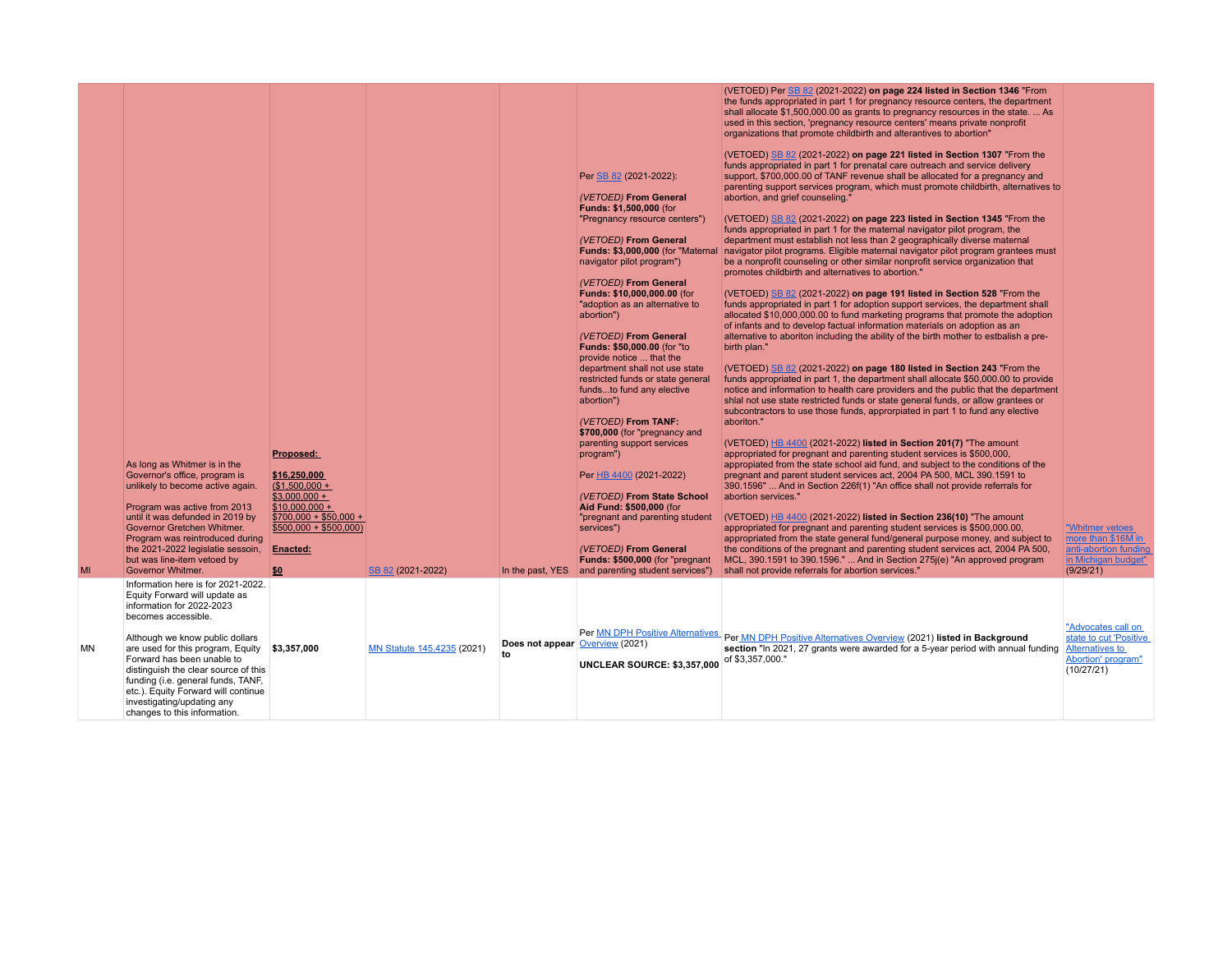| <b>MO</b> | Information here is for FY 2021-<br>2022. FY 2022-2023 budgets are<br>beginning to be uploaded here,<br>but HB 11, for the Department of<br>Social Services, has not yet been<br>uploaded. Equity Forward will<br>update as this information<br>becomes accessible.<br>However, the Governor's Budget<br>recommendation for FY 2022-<br>2023 does maintain same funding<br>as FY 2021-2022                                                                                         | \$6,458,561                                                                                                                                                                                                                                                                                                                       | HB 11 (2021-2022)                 | <b>YES</b> | Per HB 11 (2021-2022)<br><b>From General Revenue:</b><br>\$2,033,561<br>From TANF: \$4,300,000<br><b>From Department of Social</b><br>Services Federal Fund: \$50,000<br>(For A2A public awareness<br>program) From General<br>Revenue Fund: \$75,000 | Per HB 11 (2021-2022) on page 18 listed in Section 11.160 as intended "For<br>the Family Support Division; For alternatives to abortion services;  For the<br>alternatives to abortion public awareness program"<br>Per Governor's Budget Recommendation (2022-2023) on page 11-5 listed in<br>Financial Summary "Alternatives to Abortion FY 2021 Expenditure<br>\$6,386,018 FY 2022 Appropriation \$6,458,561 FY 2023 Governor<br>Recommends \$6,458,561"<br>Per Governor's Budget Recommendation (2022-2023) Listed on page 11-6<br>"Alternatives to abortion provides services and counseling to pregnant women at<br>or below 185 percent of the federal poverty level to help women carry their unborn<br>child to term instead of having an abortion. It also assists them with caring for<br>their child or placing their child for adoption if they choose."                                                                                                                                                                                                                                                                                                                                                                                                                                                                                                                                                                                                                                                                                                                                                                                                                                                                                                                                                                                                                                                                                                                                                                                                                                                                                                                                                                                                                                                                                                                                                                                                                                                                                                                                                                                                                                                                                                                                                                                                                                                                                                                                                                                                                                                                                                                                                                                                                                                                                                                                                                                                                                                                                                                                                                                                                                                                                                                         | "Group seeking<br>public records on<br><b>Missouri</b><br>'alternatives to<br>abortion' program<br>charge \$26K"<br>(3/17/21)                                          |
|-----------|------------------------------------------------------------------------------------------------------------------------------------------------------------------------------------------------------------------------------------------------------------------------------------------------------------------------------------------------------------------------------------------------------------------------------------------------------------------------------------|-----------------------------------------------------------------------------------------------------------------------------------------------------------------------------------------------------------------------------------------------------------------------------------------------------------------------------------|-----------------------------------|------------|-------------------------------------------------------------------------------------------------------------------------------------------------------------------------------------------------------------------------------------------------------|-----------------------------------------------------------------------------------------------------------------------------------------------------------------------------------------------------------------------------------------------------------------------------------------------------------------------------------------------------------------------------------------------------------------------------------------------------------------------------------------------------------------------------------------------------------------------------------------------------------------------------------------------------------------------------------------------------------------------------------------------------------------------------------------------------------------------------------------------------------------------------------------------------------------------------------------------------------------------------------------------------------------------------------------------------------------------------------------------------------------------------------------------------------------------------------------------------------------------------------------------------------------------------------------------------------------------------------------------------------------------------------------------------------------------------------------------------------------------------------------------------------------------------------------------------------------------------------------------------------------------------------------------------------------------------------------------------------------------------------------------------------------------------------------------------------------------------------------------------------------------------------------------------------------------------------------------------------------------------------------------------------------------------------------------------------------------------------------------------------------------------------------------------------------------------------------------------------------------------------------------------------------------------------------------------------------------------------------------------------------------------------------------------------------------------------------------------------------------------------------------------------------------------------------------------------------------------------------------------------------------------------------------------------------------------------------------------------------------------------------------------------------------------------------------------------------------------------------------------------------------------------------------------------------------------------------------------------------------------------------------------------------------------------------------------------------------------------------------------------------------------------------------------------------------------------------------------------------------------------------------------------------------------------------------------------------------------------------------------------------------------------------------------------------------------------------------------------------------------------------------------------------------------------------------------------------------------------------------------------------------------------------------------------------------------------------------------------------------------------------------------------------------------------------------|------------------------------------------------------------------------------------------------------------------------------------------------------------------------|
| NC        | Although we know public dollars<br>are used for this program, Equity<br>Forward has been unable to<br>distinguish the clear source of this \$750,000;<br>funding (i.e. general funds, TANF, Human Coalition<br>etc.). However, the language<br>used to describe Human<br>Coalition's funds sounds very<br>similar to the language used to<br>descrive the four TANF purposes.<br><b>Equity Forward will continue</b><br>investigating/updating any<br>changes to this information. | 2021-2022:<br>\$5,703,437<br>(Mountain Area<br><b>Pregnancy Services</b><br>\$50,000;<br>CPCF \$500,000 +<br>$$1,203,437 +$<br>\$3,200,000<br>2022-2023:<br>\$6,979,904<br>(Mountain Area<br><b>Pregnancy Services</b><br>\$50,000;<br>CPCF \$500,000 +<br>$$2,479,904 +$<br>\$750,000;<br><b>Human Coalition</b><br>\$3,200,000) | SB 105 (2021-2022; 2022-<br>2023) | <b>YES</b> | Per_SB 105 (2021-2022; 2022-<br>2023)<br>From General Fund (2021-<br>2022): \$5,653,437<br><b>Block Grant (2021-2022):</b><br>\$50,000<br>From General Fund (2022-<br>2023): \$6,929,904<br><b>Block Grant (2022-2023):</b><br>\$50,000               | Per SB 105 (2021-2022; 2022-2023) on page 258 "MATERNAL AND CHILD<br>HEALTH BLOCK GRANT Local Program Expenditures Division of Public<br>Health 01.  Mountain Area Pregnancy Services \$50,000"<br>Per SB 105 (2021-2022; 2022-2023) on page 232 listed in Section 9G.4 (a)<br>"CAROLINA PREGNANCY CARE FELLOWSHIP FUNDS/GRANTS FOR<br>SERVICES. SECTION 9G.4.(a) Of the funds appropriated in this act to the<br>Department of Health and Human Services, Division of Public Health, for Carolina<br>Pregnancy Care Fellowship (CPCF), a nonprofit corporation, the sum of five<br>hundred thousand dollars (\$500,000) in recurring funds and one million two<br>hundred three thousand four hundred thirty-seven dollars (\$1,203,437) in<br>nonrecurring funds for the 2021-2022 fiscal year and the sum of five hundred<br>thousand dollars (\$500,000) in recurring funds and two million four hundred<br>seventy-nine thousand nine hundred four dollars (\$2,479,904) in nonrecurring<br>funds for the 2022-2023 fiscal year shall be allocated to provide grants for<br>services to pregnancy centers located in this State that apply to the CPCF."<br>Per SB 105 (2021-2022; 2022-2023) on page 232 listed in Section 9G.4A.(a)<br>"CAROLINA PREGNANCY CARE FELLOWSHIP/GRANTS FOR DURABLE<br>MEDICAL EQUIPMENT AND TRAINING. SECTION 9G.4A.(a) Of the funds<br>appropriated in this act to the Department of Health and Human Services, Division<br>of Public Health, for the Carolina Pregnancy Care Fellowship (CPCF), a nonprofit<br>corporation, the sume of seven hundred fifty thousand dollars (\$750,000) in<br>nonrecurring funds for the 2021-2022 fiscal year and the sum of seven hundred<br>From Maternal and Child Health fifty thousand dollars (\$750,000) in nonrecurring funds for the 2022-2023 fiscal<br>year shall be allocated to provide the following to pregnancy centers located in<br>this State that apply to the CPCF: (1) Grants to purchase durable medical<br>equipment. (2) Grants to pay for training one the use of durable medical<br>equipment."<br>From Maternal and Child Health Per SB 105 (2021-2022; 2022-2023) on page 232 listed in Section 9G.6.(a)<br>"EXPANSION OF THE CONTINUUM OF CARE PILOT PROGRAM INTO A<br>STATEWIDE PROGRAM. SECTION 9G.6.(a) Of the funds appropriated in this<br>act to the Department of Health and Human Services, Division of Public Health,<br>the sum of three million two hundred thousand dollars (\$3,200,000) in<br>nonrecurring funds for the 2021-2022 fiscal year and the sum of three million two<br>hundred thousand dollars (\$3,200,000) in nonrecurring funds for the 2022-2023<br>fiscal year shall be allocated to the Human Coalition, a nonprofit organization, as<br>provided in subsection (b) of this section. These funds shall be used for<br>nonreligious, nonsectarian purposes only."<br>Per SB 105 (2021-2022; 2022-2023) Listed on page 232 in Section 9G.6.(b)<br>"The Human Coalition shall use funds allocated pursuant to subsection (a) of this<br>section to eexpand the continuum of care pilot program authorized by Section<br>11E.13(b) of S.L. 2017-57 into a statewide program. The purpose of the statewide<br>continuum of care program includes expansion and operation of the Human<br>Coalition Pregnancy Support Program to provide community outreach,<br>consulations, and support and care coordination for women experiencing under-<br>supported pregnancies. The program is designed to (i) encourage healthy<br>childbirth, (ii) support childbirth as an alternative to abortion, (iii) promote family<br>formation, (iv) assist in establishing successful parenting techniques, and (v0<br>increase the economic self-sufficiency of families." | "Constant chipping<br><u>away at our</u><br>reproductive rights':<br><b>Advocates slam</b><br>funding for crisis<br>pregnancy centers<br>in House budget"<br>(9/21/21) |